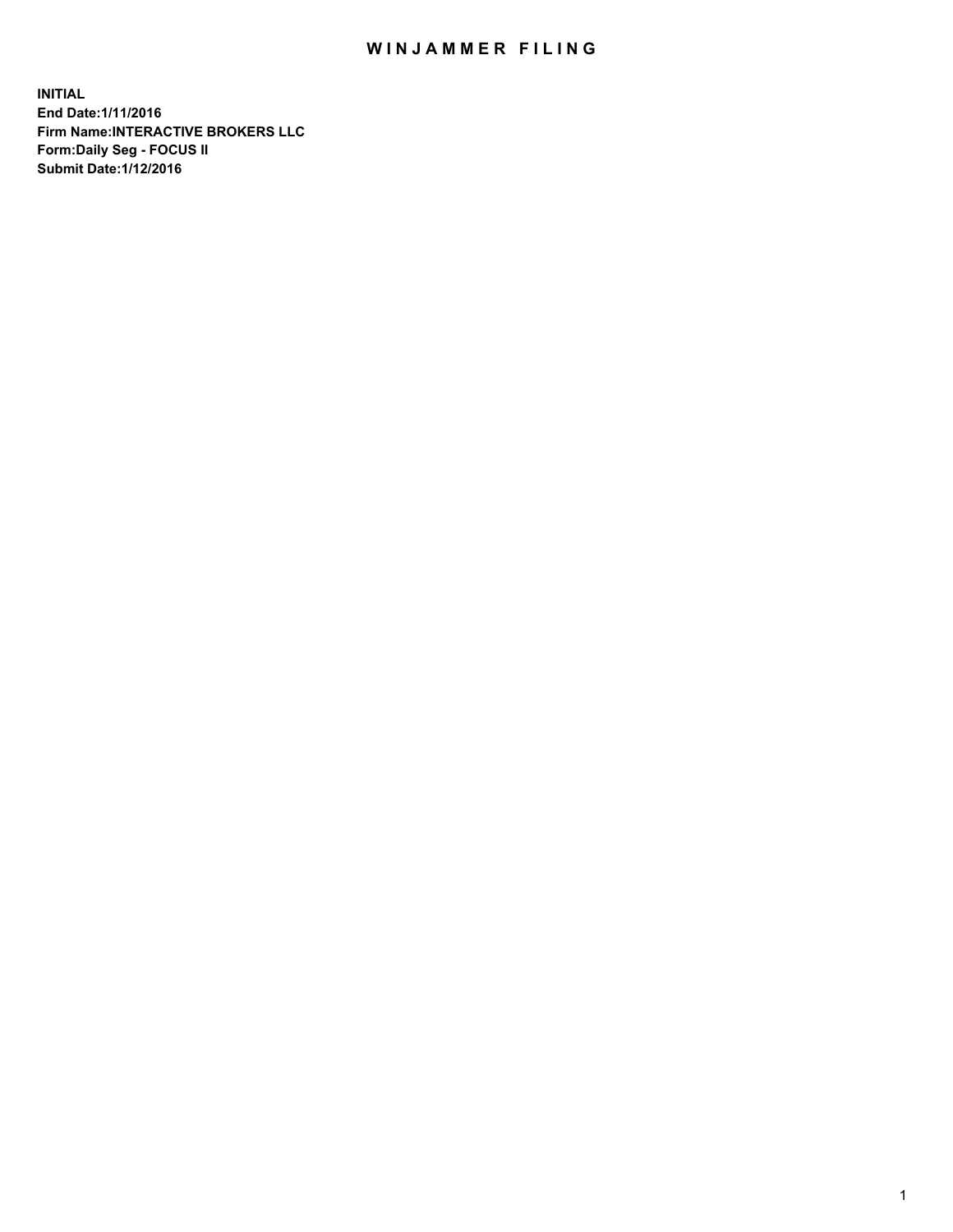## **INITIAL End Date:1/11/2016 Firm Name:INTERACTIVE BROKERS LLC Form:Daily Seg - FOCUS II Submit Date:1/12/2016 Daily Segregation - Cover Page**

| Name of Company<br><b>Contact Name</b><br><b>Contact Phone Number</b><br><b>Contact Email Address</b>                                                                                                                                                                                                                          | <b>INTERACTIVE BROKERS LLC</b><br><b>Alex Parker</b><br>203-618-7738<br>aparker@interactivebrokers.com |
|--------------------------------------------------------------------------------------------------------------------------------------------------------------------------------------------------------------------------------------------------------------------------------------------------------------------------------|--------------------------------------------------------------------------------------------------------|
| FCM's Customer Segregated Funds Residual Interest Target (choose one):<br>a. Minimum dollar amount: ; or<br>b. Minimum percentage of customer segregated funds required:% ; or<br>c. Dollar amount range between: and; or<br>d. Percentage range of customer segregated funds required between:% and%.                         | <u>0</u><br>155,000,000 245,000,000<br><u>00</u>                                                       |
| FCM's Customer Secured Amount Funds Residual Interest Target (choose one):<br>a. Minimum dollar amount: ; or<br>b. Minimum percentage of customer secured funds required:% ; or<br>c. Dollar amount range between: and; or<br>d. Percentage range of customer secured funds required between:% and%.                           | <u>0</u><br>80,000,000 120,000,000<br>0 <sub>0</sub>                                                   |
| FCM's Cleared Swaps Customer Collateral Residual Interest Target (choose one):<br>a. Minimum dollar amount: ; or<br>b. Minimum percentage of cleared swaps customer collateral required:% ; or<br>c. Dollar amount range between: and; or<br>d. Percentage range of cleared swaps customer collateral required between:% and%. | <u>0</u><br>0 <sub>0</sub><br>0 <sub>0</sub>                                                           |

Attach supporting documents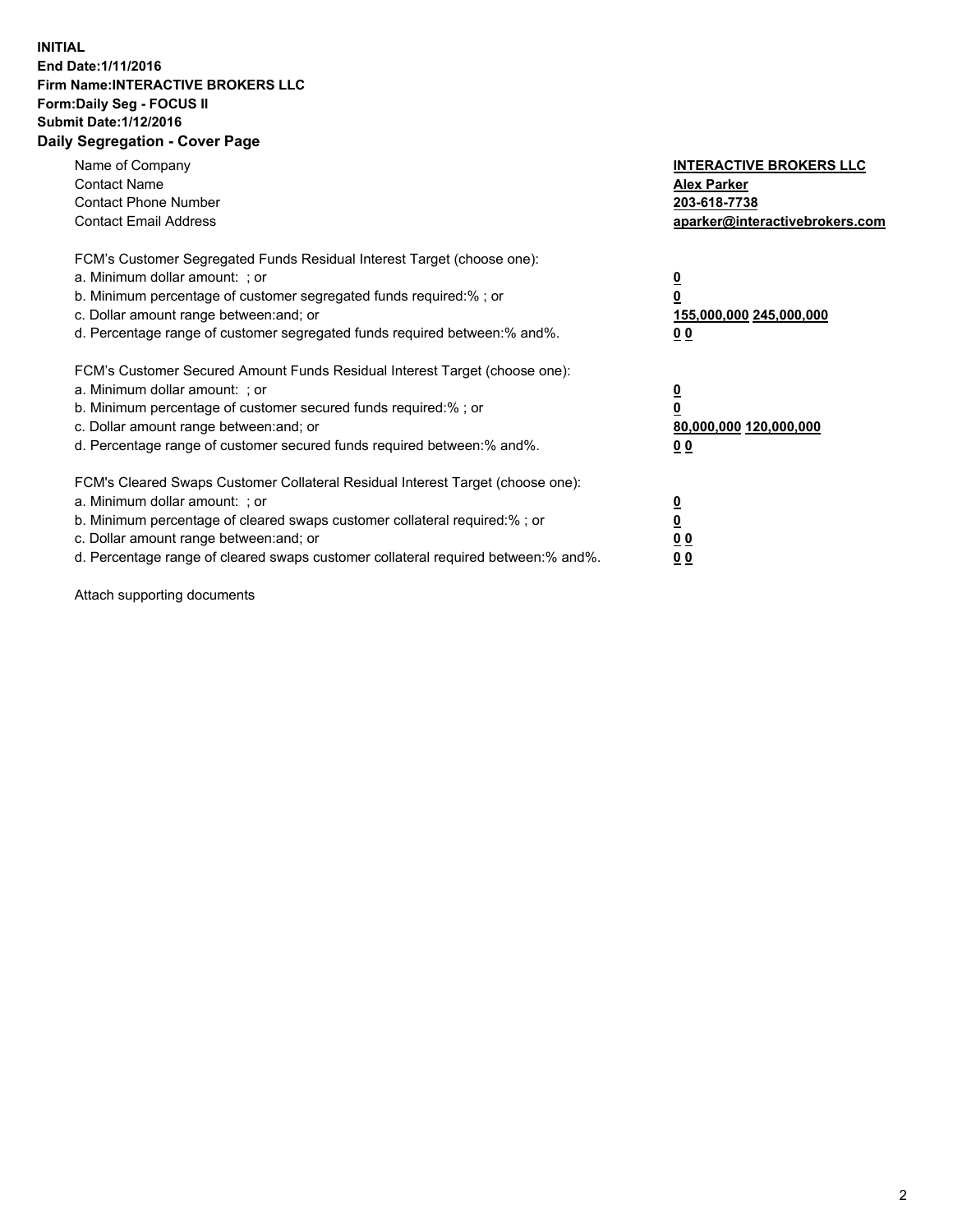## **INITIAL End Date:1/11/2016 Firm Name:INTERACTIVE BROKERS LLC Form:Daily Seg - FOCUS II Submit Date:1/12/2016 Daily Segregation - Secured Amounts**

|     | Dany Ocgregation - Oceared Anioants                                                         |                                  |
|-----|---------------------------------------------------------------------------------------------|----------------------------------|
|     | Foreign Futures and Foreign Options Secured Amounts                                         |                                  |
|     | Amount required to be set aside pursuant to law, rule or regulation of a foreign            | $0$ [7305]                       |
|     | government or a rule of a self-regulatory organization authorized thereunder                |                                  |
| 1.  | Net ledger balance - Foreign Futures and Foreign Option Trading - All Customers             |                                  |
|     | A. Cash                                                                                     | 313,926,365 [7315]               |
|     | B. Securities (at market)                                                                   | $0$ [7317]                       |
| 2.  | Net unrealized profit (loss) in open futures contracts traded on a foreign board of trade   | 3,803,619 [7325]                 |
| 3.  | Exchange traded options                                                                     |                                  |
|     | a. Market value of open option contracts purchased on a foreign board of trade              | 19,363 [7335]                    |
|     | b. Market value of open contracts granted (sold) on a foreign board of trade                | 41,691 [7337]                    |
| 4.  | Net equity (deficit) (add lines 1.2. and 3.)                                                | 317,707,656 [7345]               |
| 5.  |                                                                                             |                                  |
|     | Account liquidating to a deficit and account with a debit balances - gross amount           | 513,955 [7351]                   |
|     | Less: amount offset by customer owned securities                                            | 0 [7352] 513,955 [7354]          |
| 6.  | Amount required to be set aside as the secured amount - Net Liquidating Equity              | 318,221,611 [7355]               |
|     | Method (add lines 4 and 5)                                                                  |                                  |
| 7.  | Greater of amount required to be set aside pursuant to foreign jurisdiction (above) or line | 318,221,611 [7360]               |
|     | 6.                                                                                          |                                  |
|     | FUNDS DEPOSITED IN SEPARATE REGULATION 30.7 ACCOUNTS                                        |                                  |
| 1.  | Cash in banks                                                                               |                                  |
|     | A. Banks located in the United States                                                       | 500,149 [7500]                   |
|     | B. Other banks qualified under Regulation 30.7                                              | 0 [7520] 500,149 [7530]          |
| 2.  | Securities                                                                                  |                                  |
|     | A. In safekeeping with banks located in the United States                                   | 363,174,071 [7540]               |
|     | B. In safekeeping with other banks qualified under Regulation 30.7                          | 0 [7560] 363,174,071 [7570]      |
| 3.  | Equities with registered futures commission merchants                                       |                                  |
|     | A. Cash                                                                                     | $0$ [7580]                       |
|     | <b>B.</b> Securities                                                                        | $0$ [7590]                       |
|     | C. Unrealized gain (loss) on open futures contracts                                         | $0$ [7600]                       |
|     | D. Value of long option contracts                                                           | $0$ [7610]                       |
|     | E. Value of short option contracts                                                          | 0 [7615] 0 [7620]                |
| 4.  | Amounts held by clearing organizations of foreign boards of trade                           |                                  |
|     | A. Cash                                                                                     | $0$ [7640]                       |
|     | <b>B.</b> Securities                                                                        | $0$ [7650]                       |
|     | C. Amount due to (from) clearing organization - daily variation                             | $0$ [7660]                       |
|     | D. Value of long option contracts                                                           | $0$ [7670]                       |
|     | E. Value of short option contracts                                                          | 0 [7675] 0 [7680]                |
| 5.  |                                                                                             |                                  |
|     | Amounts held by members of foreign boards of trade<br>A. Cash                               |                                  |
|     |                                                                                             | 64,400,431 [7700]                |
|     | <b>B.</b> Securities                                                                        | $0$ [7710]                       |
|     | C. Unrealized gain (loss) on open futures contracts                                         | 14,055,388 [7720]                |
|     | D. Value of long option contracts                                                           | 19,363 [7730]                    |
|     | E. Value of short option contracts                                                          | -41,691 [7735] 78,433,491 [7740] |
| 6.  | Amounts with other depositories designated by a foreign board of trade                      | $0$ [7760]                       |
| 7.  | Segregated funds on hand                                                                    | $0$ [7765]                       |
| 8.  | Total funds in separate section 30.7 accounts                                               | 442,107,711 [7770]               |
| 9.  | Excess (deficiency) Set Aside for Secured Amount (subtract line 7 Secured Statement         | 123,886,100 [7380]               |
|     | Page 1 from Line 8)                                                                         |                                  |
| 10. | Management Target Amount for Excess funds in separate section 30.7 accounts                 | 80,000,000 [7780]                |
| 11. | Excess (deficiency) funds in separate 30.7 accounts over (under) Management Target          | 43,886,100 [7785]                |
|     |                                                                                             |                                  |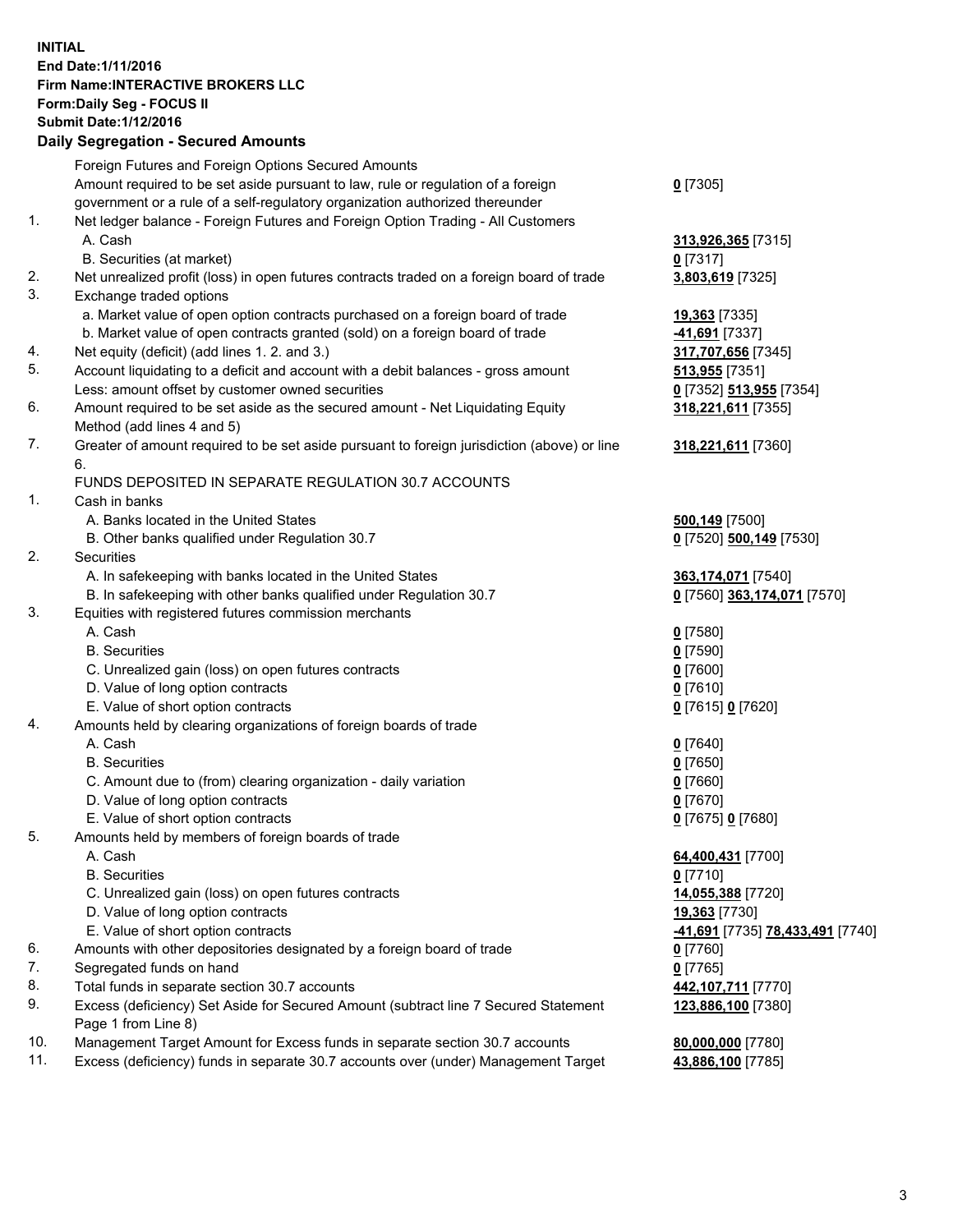**INITIAL End Date:1/11/2016 Firm Name:INTERACTIVE BROKERS LLC Form:Daily Seg - FOCUS II Submit Date:1/12/2016 Daily Segregation - Segregation Statement** SEGREGATION REQUIREMENTS(Section 4d(2) of the CEAct) 1. Net ledger balance A. Cash **2,629,705,046** [7010] B. Securities (at market) **0** [7020] 2. Net unrealized profit (loss) in open futures contracts traded on a contract market **95,795,117** [7030] 3. Exchange traded options A. Add market value of open option contracts purchased on a contract market **90,433,244** [7032] B. Deduct market value of open option contracts granted (sold) on a contract market **-206,866,023** [7033] 4. Net equity (deficit) (add lines 1, 2 and 3) **2,609,067,384** [7040] 5. Accounts liquidating to a deficit and accounts with debit balances - gross amount **411,833** [7045] Less: amount offset by customer securities **0** [7047] **411,833** [7050] 6. Amount required to be segregated (add lines 4 and 5) **2,609,479,217** [7060] FUNDS IN SEGREGATED ACCOUNTS 7. Deposited in segregated funds bank accounts A. Cash **367,027,677** [7070] B. Securities representing investments of customers' funds (at market) **1,382,291,906** [7080] C. Securities held for particular customers or option customers in lieu of cash (at market) **0** [7090] 8. Margins on deposit with derivatives clearing organizations of contract markets A. Cash **40,662,357** [7100] B. Securities representing investments of customers' funds (at market) **1,156,816,993** [7110] C. Securities held for particular customers or option customers in lieu of cash (at market) **0** [7120] 9. Net settlement from (to) derivatives clearing organizations of contract markets **-13,482,458** [7130] 10. Exchange traded options A. Value of open long option contracts **90,430,048** [7132] B. Value of open short option contracts **-206,862,868** [7133] 11. Net equities with other FCMs A. Net liquidating equity **0** [7140] B. Securities representing investments of customers' funds (at market) **0** [7160] C. Securities held for particular customers or option customers in lieu of cash (at market) **0** [7170] 12. Segregated funds on hand **0** [7150] 13. Total amount in segregation (add lines 7 through 12) **2,816,883,655** [7180] 14. Excess (deficiency) funds in segregation (subtract line 6 from line 13) **207,404,438** [7190] 15. Management Target Amount for Excess funds in segregation **155,000,000** [7194]

16. Excess (deficiency) funds in segregation over (under) Management Target Amount Excess

**52,404,438** [7198]